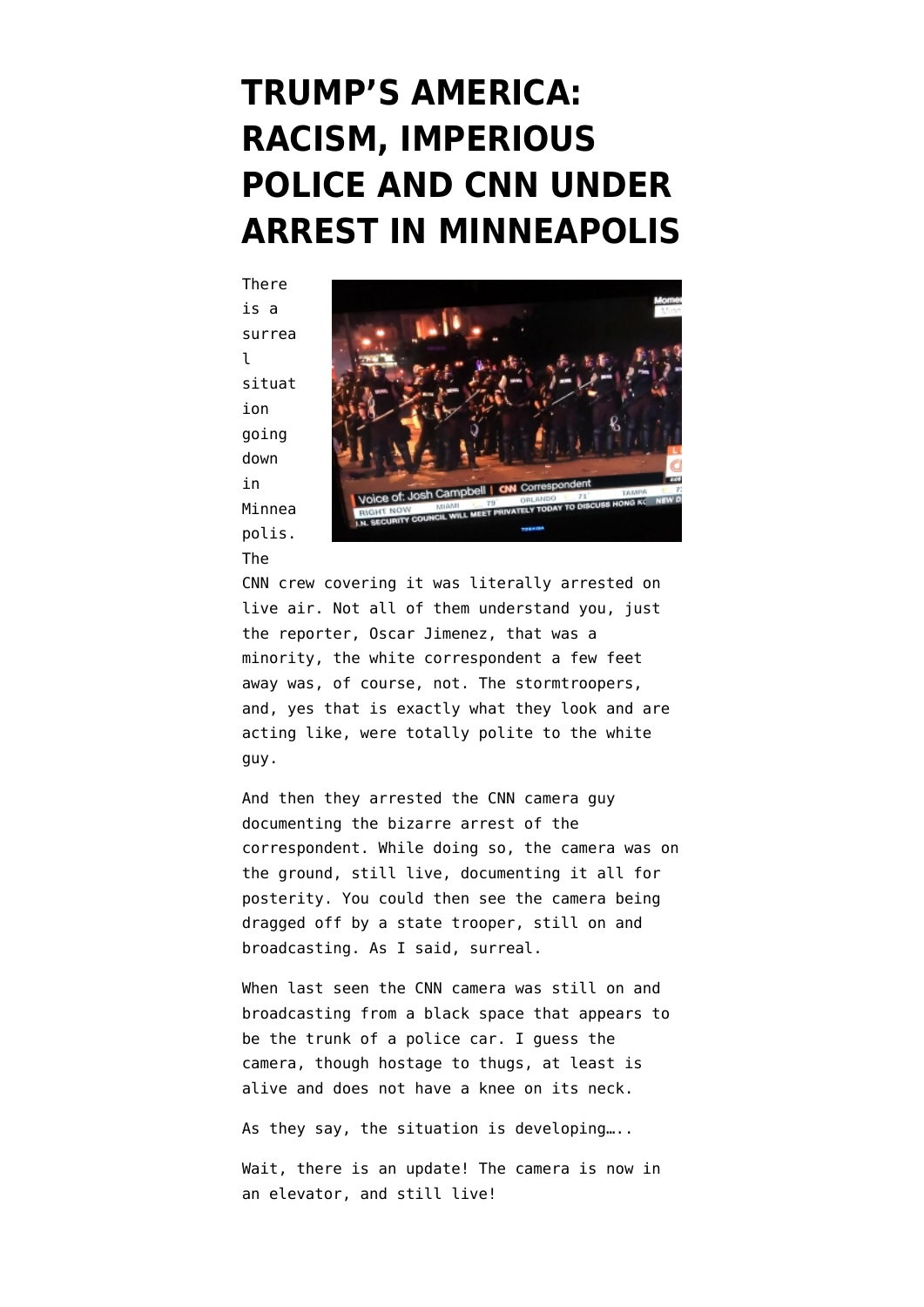Oh, and what could have fomented all this? Yeah, The American President:



Floyd, and I won't let that happen. Just spoke to Governor Tim Walz and told him that the Military is with him all the way. Any difficulty and we will assume control but, when the looting starts, the shooting starts. Thank you!

9:53 PM - May 28, 2020 - Twitter for iPhone

## **[HOW TO \(NOT\)](https://www.emptywheel.net/2020/05/23/how-to-not-hydroxychloroquine-covid-19/) [HYDROXYCHLOROQUINE](https://www.emptywheel.net/2020/05/23/how-to-not-hydroxychloroquine-covid-19/) [COVID-19](https://www.emptywheel.net/2020/05/23/how-to-not-hydroxychloroquine-covid-19/)**

Given the last study results, there's simply no good reason for Trump's plugging hydroxychloroquine as a COVID-19 drug therapy except to harm and kill Americans.

## **[MICHIGAN'S MILITIA-](https://www.emptywheel.net/2020/05/03/michigans-militia-like-morons-cant-math/)[LIKE MORONS CAN'T](https://www.emptywheel.net/2020/05/03/michigans-militia-like-morons-cant-math/) [MATH \[UPDATE\]](https://www.emptywheel.net/2020/05/03/michigans-militia-like-morons-cant-math/)**

At this rate we'll be under some form of quarantine all damned summer because these spoiled, stupid wretches can't make the connection between their bad behavior and Michiganders' deaths.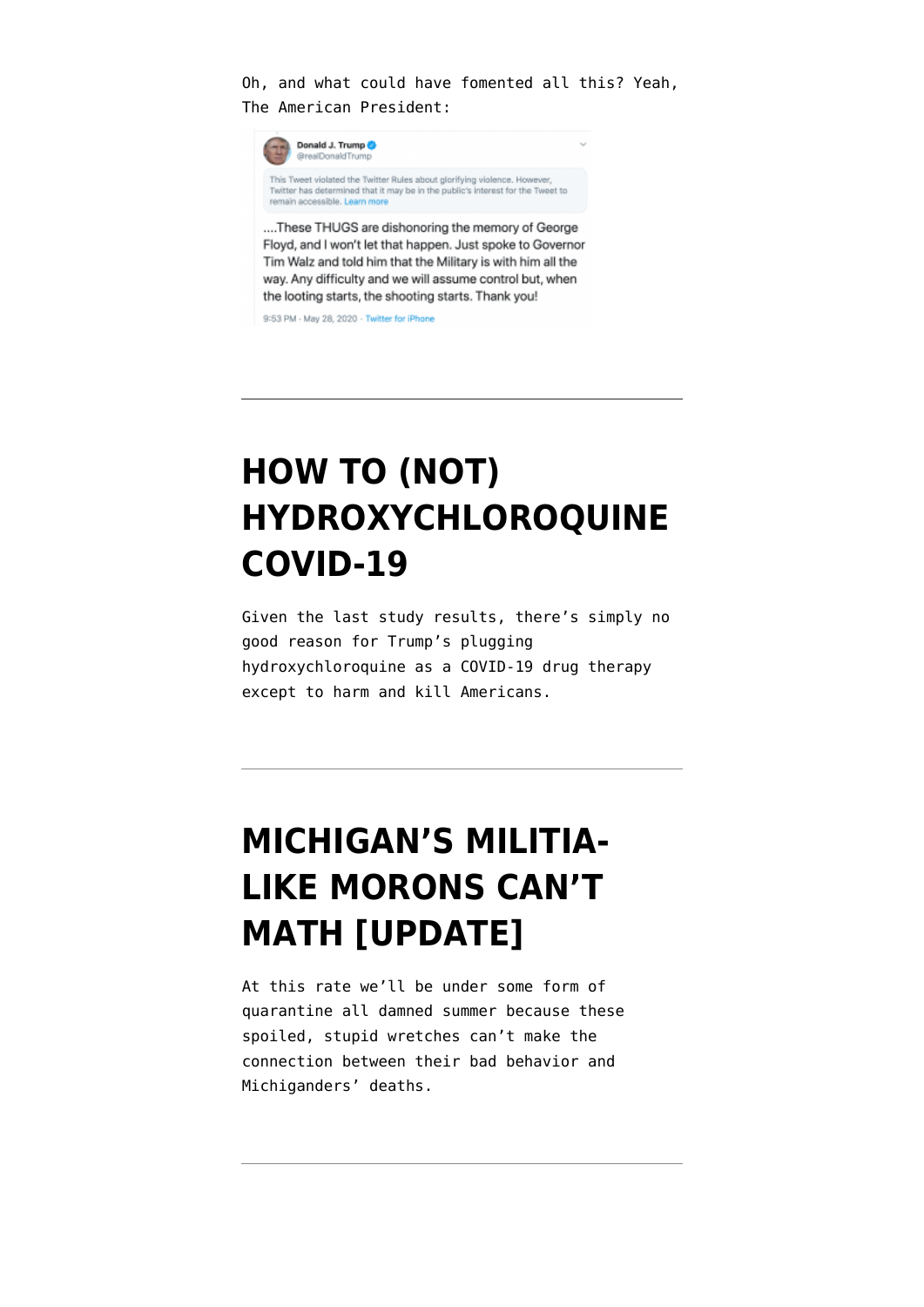#### **[RESEARCH](https://www.emptywheel.net/2020/04/26/research-misinfo-disinfo-aint-no-sunshine-kill-covid-19-gone/) [MISINFO/DISINFO: AIN'T](https://www.emptywheel.net/2020/04/26/research-misinfo-disinfo-aint-no-sunshine-kill-covid-19-gone/) [NO SUNSHINE KILL](https://www.emptywheel.net/2020/04/26/research-misinfo-disinfo-aint-no-sunshine-kill-covid-19-gone/) [COVID-19 GONE](https://www.emptywheel.net/2020/04/26/research-misinfo-disinfo-aint-no-sunshine-kill-covid-19-gone/)**

Trump's unfiltered bullshit about COVID-19 will get somebody killed and damage businesses as well. Members of the White House coronavirus task force are as much to blame for not stopping his misinfo/disinfo.

# **[COVID-19 TICK-TOCK](https://www.emptywheel.net/2020/04/17/covid-19-tick-tock-redux-gridlocked-edition/) [REDUX — GRIDLOCKED](https://www.emptywheel.net/2020/04/17/covid-19-tick-tock-redux-gridlocked-edition/) [EDITION](https://www.emptywheel.net/2020/04/17/covid-19-tick-tock-redux-gridlocked-edition/)**

Thanks to thoughtless morons demanding their freedom to buy lawn fertilizer and visit their hair colorist right the fuck now, freedom for the rest of us is sadly dependent on waiting out the illness and death of the persuadable and stupid.

## **[RESEARCH](https://www.emptywheel.net/2020/04/15/research-misinfo-disinfo-offlabel-covid-19-no-proof/) [MISINFO/DISINFO: OFF-](https://www.emptywheel.net/2020/04/15/research-misinfo-disinfo-offlabel-covid-19-no-proof/)[LABEL COVID-19](https://www.emptywheel.net/2020/04/15/research-misinfo-disinfo-offlabel-covid-19-no-proof/) [THERAPY HAS NO](https://www.emptywheel.net/2020/04/15/research-misinfo-disinfo-offlabel-covid-19-no-proof/) [PROOF](https://www.emptywheel.net/2020/04/15/research-misinfo-disinfo-offlabel-covid-19-no-proof/)**

We're so desperate we're grabbing at any kind of research, peer-reviewed and not, to find a way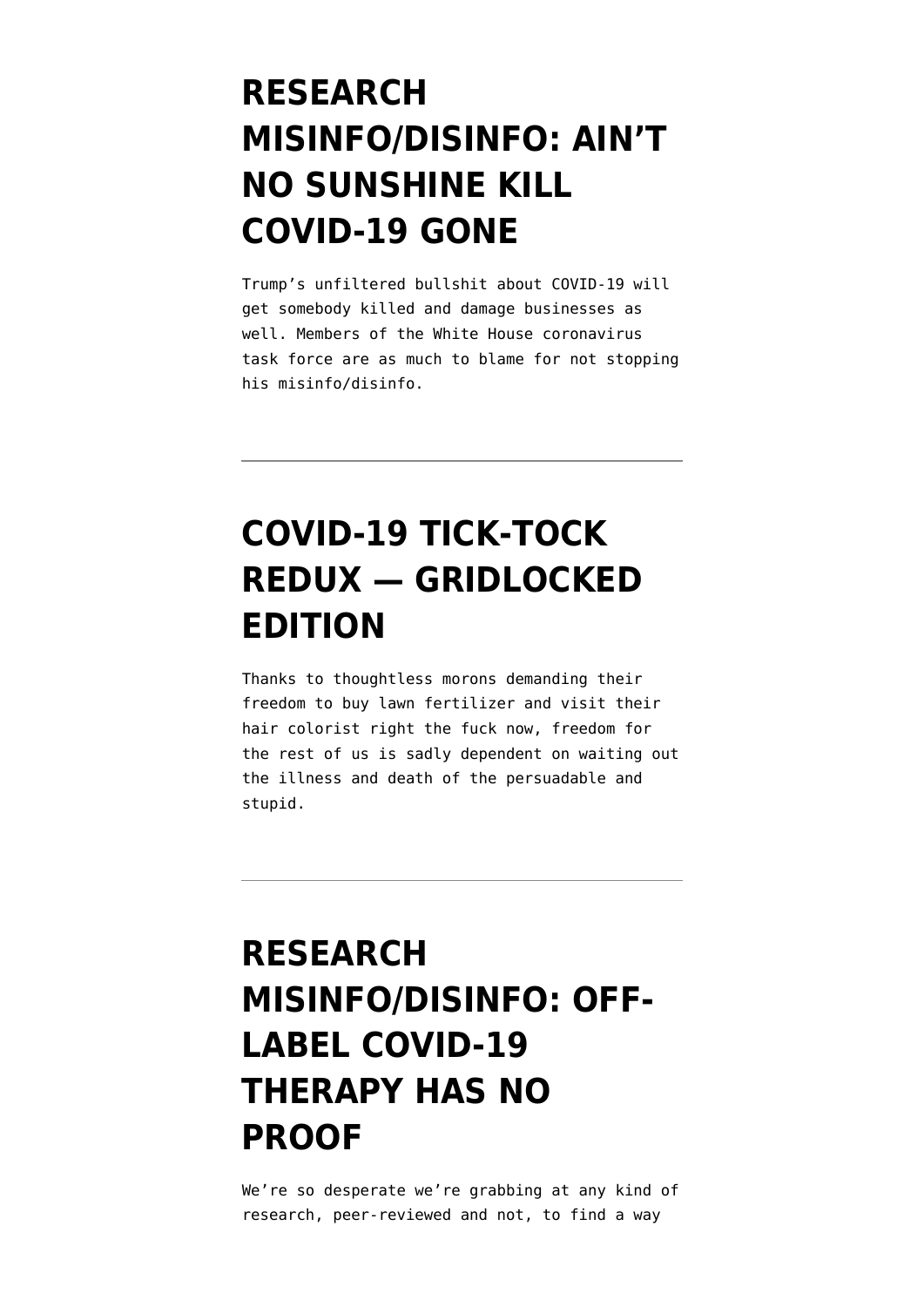to shut down this fire hose of death. This leaves us vulnerable to fraud and gross misinformation.

#### **[THREE THINGS: SHIT](https://www.emptywheel.net/2020/03/30/three-things-shit-got-real-with-family-and-covid-19/) [GOT REAL WITH FAMILY](https://www.emptywheel.net/2020/03/30/three-things-shit-got-real-with-family-and-covid-19/) [AND COVID-19](https://www.emptywheel.net/2020/03/30/three-things-shit-got-real-with-family-and-covid-19/)**

Right now some parent or parents are experiencing the nightmare I have hoped and still hope I won't have to face. Others are struggling and need our help.

# **[DISPATCH FROM THE](https://www.emptywheel.net/2020/03/27/dispatch-from-the-war-on-covid-19/) [WAR ON COVID-19](https://www.emptywheel.net/2020/03/27/dispatch-from-the-war-on-covid-19/) [\[UPDATE-1\]](https://www.emptywheel.net/2020/03/27/dispatch-from-the-war-on-covid-19/)**

Two foot soldiers offer testimony of the action from the front lines on the war against COVID-19 here in my home state, Michigan.

# **[TRUMP'S DEATH PANEL](https://www.emptywheel.net/2020/03/27/trumps-death-panel-comes-for-detroit/) [COMES FOR DETROIT](https://www.emptywheel.net/2020/03/27/trumps-death-panel-comes-for-detroit/) [\[UPDATE-1\]](https://www.emptywheel.net/2020/03/27/trumps-death-panel-comes-for-detroit/)**

Trump decided to kill Detroiters by withholding essential equipment. He's chosen not to act, trash talking about Michigan's governor in the process. Welcome to Trump's death panel.